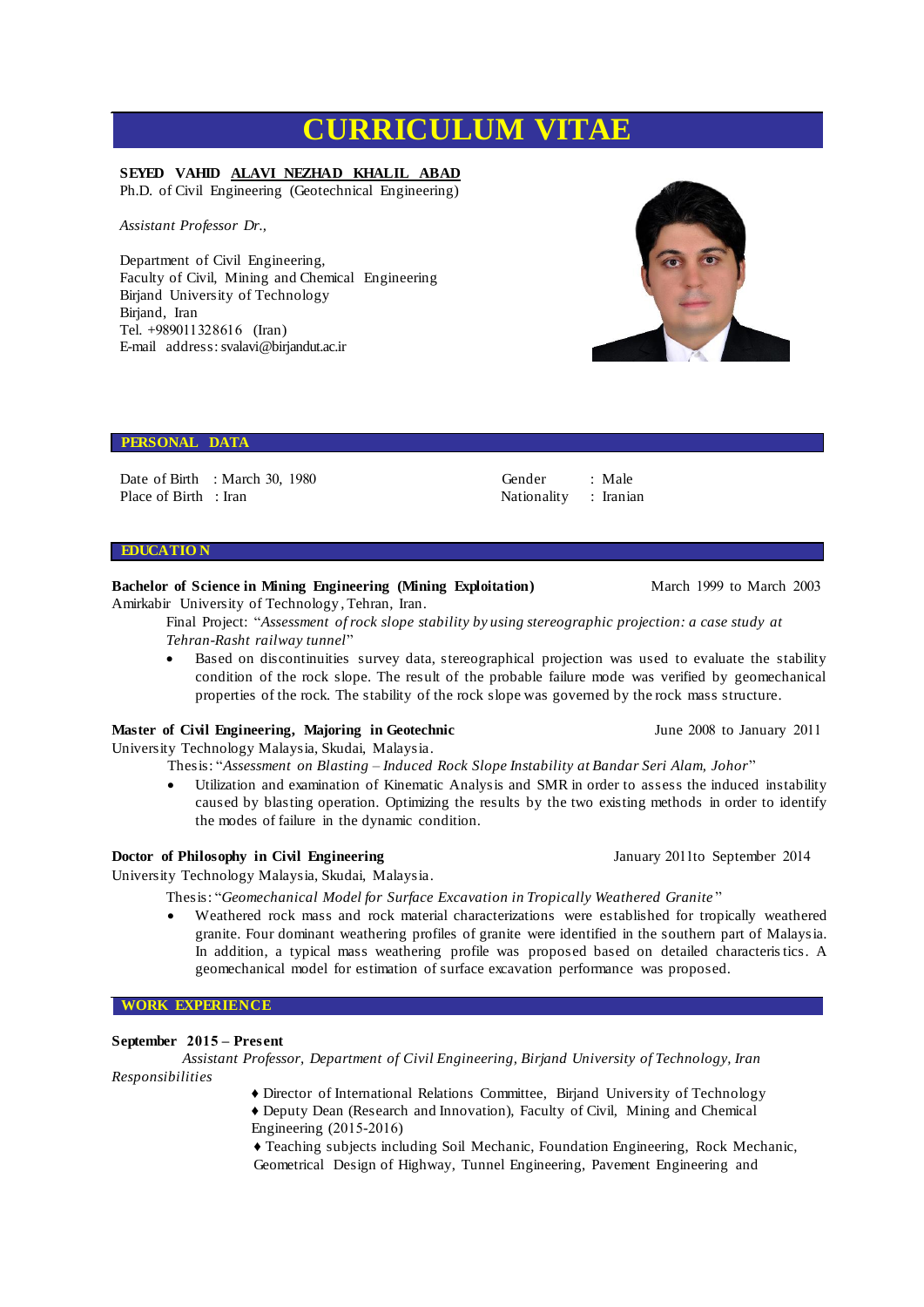Technical English Terms for Civil Engineers.

- ♦ Supervision of Undergraduate Students'Final Projects .
- ♦ Academic Adviser of Undergraduate Students.
- ♦ Research Study

## **September 2014 to September 2015**

*Postdoctoral Fellow, Department of Geological Engineering, Faculty of Engineering, Istanbul University, Turkey*

*Responsibilities:*

♦ Conducted a research on development of geological engineering model of weathered rocks for civil and mining engineering activities

#### **August 2006 to May 2008**

*Technical and Engineering Division of Industries and Mines, Organization of Khorasan Razavi Province, Iran*

*Responsibilities:*

♦ Quarry Design and Feasibility Study in Surface Mining Operation

#### **August 2006 to January 2007**

*Lecturer (Part time) at Islamic Azad University, Kashmar, Iran.* 

*Responsibilities:*

♦ Taught surveying practice

## **June 2005 to July 2006**

*Kavosh Pay Mashhad Consulting Engineers Company, Mashhad, Iran* .

## *Responsibilities:*

♦ Tunnel designer and instrument control expert

| <b>SKILLS</b><br>Experienced with characterization, testing and/or analysing soil or rock<br>Experiments<br>samples in geotechnic laboratory.<br>Plaxis, GeoStudio, Dips, Surfer, Datamine<br>Engineering Software<br>SPSS, Microsoft Applications and scientific program packages, Sigma Plot<br>Other Software<br>Fluent in Spoken and Written English and Persian (native) and fair in Spoken<br>Language<br>and Written Thai, Malay and Turkish.<br>Accountable<br>Strength<br>pushing to deliver on stretch goals<br><b>Teamwork</b><br>positive moral and spirit within the team.<br>: Be eager to learn, self-motivation, display can-do and optimistic<br>Energizing<br>fun. |  |  |                                                                       |
|--------------------------------------------------------------------------------------------------------------------------------------------------------------------------------------------------------------------------------------------------------------------------------------------------------------------------------------------------------------------------------------------------------------------------------------------------------------------------------------------------------------------------------------------------------------------------------------------------------------------------------------------------------------------------------------|--|--|-----------------------------------------------------------------------|
|                                                                                                                                                                                                                                                                                                                                                                                                                                                                                                                                                                                                                                                                                      |  |  |                                                                       |
|                                                                                                                                                                                                                                                                                                                                                                                                                                                                                                                                                                                                                                                                                      |  |  |                                                                       |
|                                                                                                                                                                                                                                                                                                                                                                                                                                                                                                                                                                                                                                                                                      |  |  |                                                                       |
|                                                                                                                                                                                                                                                                                                                                                                                                                                                                                                                                                                                                                                                                                      |  |  |                                                                       |
|                                                                                                                                                                                                                                                                                                                                                                                                                                                                                                                                                                                                                                                                                      |  |  |                                                                       |
|                                                                                                                                                                                                                                                                                                                                                                                                                                                                                                                                                                                                                                                                                      |  |  |                                                                       |
|                                                                                                                                                                                                                                                                                                                                                                                                                                                                                                                                                                                                                                                                                      |  |  | : Responsibility of decision and action, result oriented and always   |
|                                                                                                                                                                                                                                                                                                                                                                                                                                                                                                                                                                                                                                                                                      |  |  | : Build trust by respecting the idea and contribution of everyone to  |
|                                                                                                                                                                                                                                                                                                                                                                                                                                                                                                                                                                                                                                                                                      |  |  | attitude, frequently recognized contribution for others and make work |

#### **PUBLICATIONS**

- **Alavi Nezhad Khalil Abad, S. V.**, Mohamad, E. T., Jahanmirinezhad, H., Hajihassani, M., and Namazi, E. (2011). Zonation of Landslide Hazards Based on Weights of Evidence Modeling Along Tehran - Chalos Road Path, Iran. Electronic Journal of Geotechnical Engineering. Vol 16, 1083-1097.
- **Alavi Nezhad Khalil Abad, S. V.**, Mohamad, E. T., Jahed Armaghani, D., and Kalatehjari, R. (2013). Stability Analysis of A Railway Trench By Using Stereographical Projection. Electronic Journal of Geotechnical Engineering. Vol 18, 3401-3409.
- **Alavi Nezhad Khalil Abad, S. V.**, Mohamad, E. T., Komoo, I. (2014). Dominant Weathering Profiles of Granite in Southern Peninsular Malaysia. Engineering Geology. Elsevier. 183, 208-215. Doi: 10.1016/j.enggeo.2014.10.019.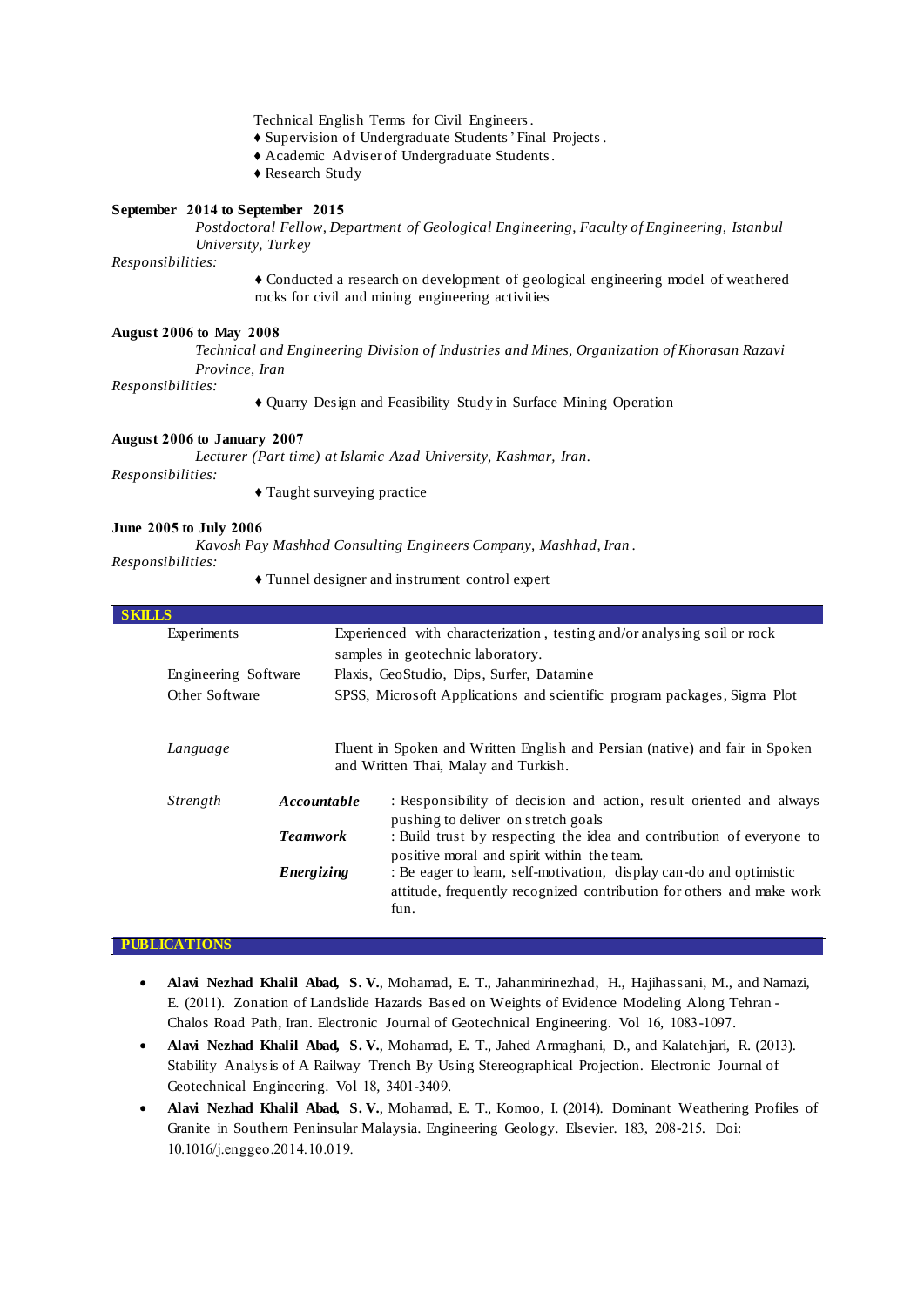- **Alavi Nezhad Khalil Abad, S. V.**, Mohamad, E. T., Komoo, I., and Kalatehjari, R. (2015). A Typical Weathering Profile of Granitic Rock in Johor, Malaysia Based on Joint Characterization. Arabian Journal of Geosciences. Springer. 8(1), 2191-2201. Doi: 10.1007/s 12517-014-1345-7.
- **Alavi Nezhad Khalil Abad, S. V.**, Mohamad, E. T., Komoo, I., and Kalatehjari, R. (2015). Assessment of Weathering Effects on Rock Mass Structure in Granite. Jurnal Teknologi (Sciences & Engineering). 72(1), 71-75. Doi: 10.11113/ jt.v72.2875.
- **Alavi Nezhad Khalil Abad, S. V.**, Tugrul, A. (2018). A New Geomechanical Approach in Assessment of Surface Excavation. Engineering Geology. Elsevier. (Under Review).
- **Alavi Nezhad Khalil Abad, S. V.**, Tugrul, A. (2018). Influence of Weathering on Water Absorption and Strength Reduction in Granitic Rock. Bulletin of Engineering Geology and the Environment. Springer. (Under Review).
- **Alavi Nezhad Khalil Abad, S. V.**, Tugrul, A., Gokceoglu, C. (2018). Characterization of Weathering Profiles in Different Types of Rock (A Review). Rock Mechanics and Rock Engineering. Springer. (Under Review).
- **Alavi Nezhad Khalil Abad, S. V.**, Tugrul, A., Gokceoglu, C., Jahed Armaghani, D. (2016). Characteristics of Weathering Zones of Granitic Rocks in Malaysia for Geotechnical Engineering Design. Engineering Geology. Elsevier. 200, 94-103. Doi:10.1016/ j.enggeo.2015.12.006.
- **Alavi Nezhad Khalil Abad, S. V.**, Yilmaz, M., Jahed Armaghani, D., Tugrul, A. (2018). Prediction of the Durability of Limestone Aggregates Using Computational Techniques.Neural Computing and Applications. Springer. 29(2), 423-433. Doi: 10.1007/s 00521-016-2456-8.
- Hajihassani, M., Marto, A., Namazi, E., **Alavi Nezhad Khalil Abad, S.V.**, and Karimi Shahrbabaki, M. (2011). Prediction of Surface Settlements Induced by NATM Tunneling Based on Artificial Neural. Electronic Journal of Geotechnical Engineering. Vol 16, 1471-1480.
- Jahed Armaghani, D., Momeni, E., **Alavi Nezhad Khalil Abad, S. V.**, and Khandelwal, M. (2015). Feasibility of ANFIS Model for Prediction of Ground Vibrations Resulting from Quarry Blasting. Environmental Earth Sciences. Springer. Doi: 10.1007/s 12665-015-4305-y
- Mohamad, E. T. and **Alavi Nezhad Khalil Abad, S. V.** (2011). Assessment on Blasting–Induced Rock Slope Instability at Johor, Malaysia. 2011. Electronic Journal of Geotechnical Engineering. Vol 16, 357- 374.
- Mohamad, E. T., **Alavi Nezhad Khalil Abad, S. V.**, and Rosli, S. (2011). Challenges of Excavation by Ripping Works in Weathered Sedimentary Zone. Electronic Journal of Geotechnical Engineering. Vol 16, 1337-1350.
- Mohamad, E. T., Jahed Armaghani, D., Hajihassani, M., **Alavi Nezhad Khalil Abad, S. V.**, Marto, A., and Moghaddam, R. (2015). Evaluation and prediction of flyrock resulting from blasting operations using empirical and computational methods. Engineering with Computers. Springer. Doi: 10.1007/s 00366-015-0402-5
- Mohamad, E. T., Jahed Armaghani, D., Momeni, E., and **Alavi Nezhad Khalil Abad, S. V.** (2014). Prediction on unconfined compressive strength of soft rocks: a PSO-based ANN approach. Bulletin of Engineering Geology and the Environment. Springer. Doi: 10.1007/s 10064-014-0638-0.
- Mohamad, E. T., Jahed Armaghani, D., Noorani, S. A., Rosil, S., and **Alavi Nezhad Khalil Abad, S. V.**  (2012). Prediction of Flyrock in Boulder Blasting by Using Artificial Neural Network. Electronic Journal of Geotechnical Engineering. Vol 17, 2585-2595.
- Mohamad, E. T., Latifi, N., Aminaton, M., Moradi, R., and **Alavi Nezhad Khalil Abad, S. V.** (2013). Effects of Relative Density on Shear Strength Characteristics of Sand -Tire Chips Mixture. Electronic Journal of Geotechnical Engineering. Vol 18, 613-622.
- Mohamad, E. T., Rosli, S., and **Alavi Nezhad Khalil Abad, S. V.** (2011). Durability Assessment of Weak Rock by Using Jar Slaking Test. Electronic Journal of Geotechnical Engineering. Vol 16, 1319- 1335.
- Namazi, E., Hisham, M., Ahmad Kueh Beng Hong, Hajihassani, M., Siti Norafida Jusoh, and **Alavi Nezhad Khalil Abad, S.V.** (2012). Ground Behaviour around a Tunnel Using Various Soil Models. Electronic Journal of Geotechnical Engineering. Vol 17, 609-622.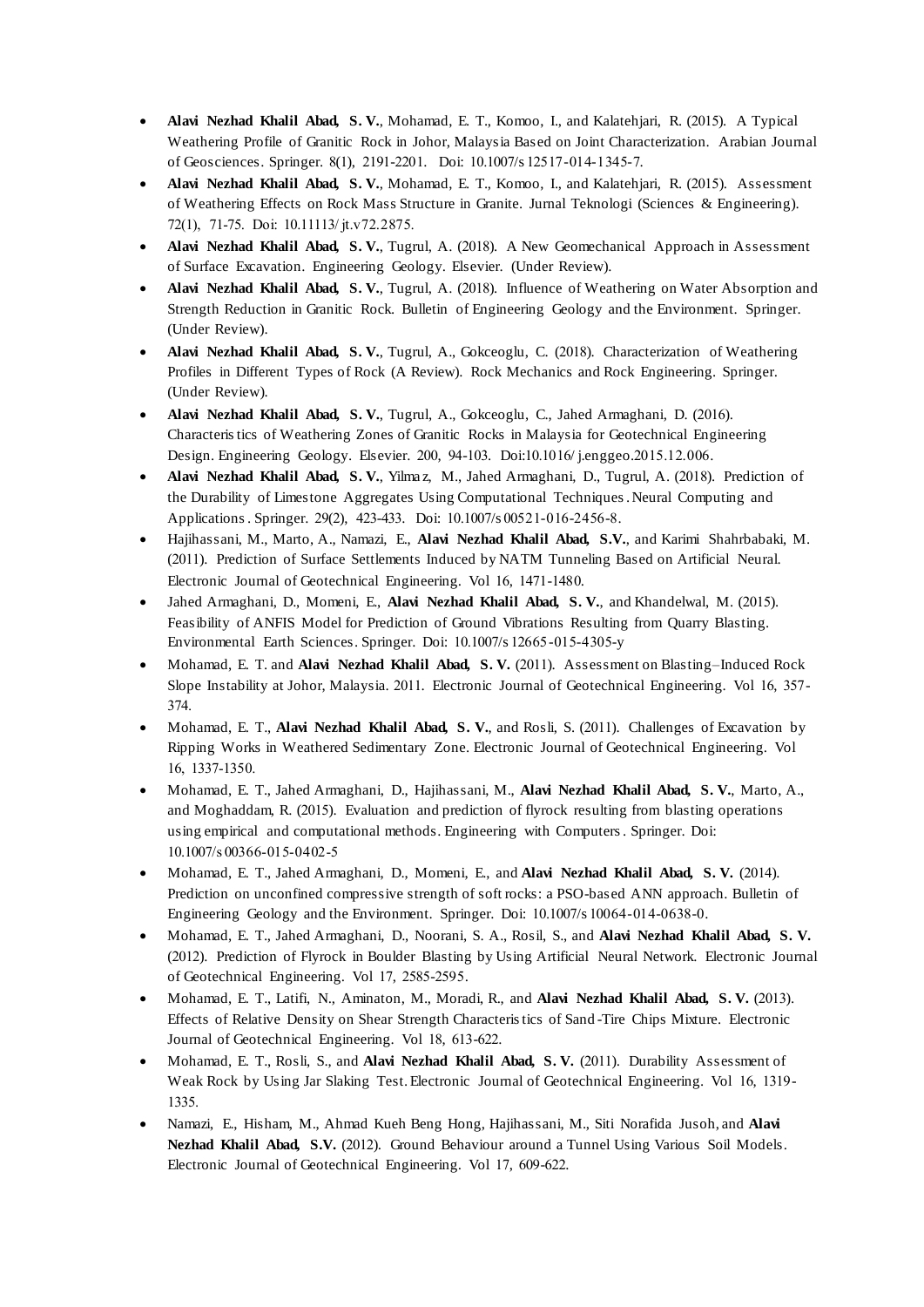Ping Chiet Tiong, K., Anuar Kassim, K., Min Lee, L., and **Alavi Nezhad Khalil Abad, S. V.** (2018). Unconfined Compressive Strength of Biomediated Fine-Grained Soil. Ecological Engineering. Elsevier. (Under Review)

## **INTERNATIO NAL CONFERENCES: PROCEEDINGS & PRESENTATIO N**

- **Alavi Nezhad Khalil Abad, S. V.**, Mohamad, E. T., Hajihassani, M., Kalatehjari, R., and Namazi, E. (2011). Rock Slope Stability Assessment by Using Kinematic Analysis and Slope Mass Rating at Bandar Seri Alam, Johor. *Geoscience Conference*. 11-12 June. Johor Bahru, Malaysia.
- **Alavi Nezhad Khalil Abad, S. V.**, Mohamad, E. T., Komoo, I., Kalatehjari, R., and Hajihassani, M. (2012). Review on the Limitations and Applications of Geological Strength Index. *Geoscience Conference*. 23-24 June. Kuching, Malaysia.
- Hajihassani, M., Marto, A., **Alavi Nezhad Khalil Abad, S. V.,** Mohamad, E. T., and Kalatehjari, R. (2011). Effects of Geological Conditions on Surface Settlement Due to Tunnelling in Soft Soils. *Geoscience Conference*. 11-12 June. Johor Bahru, Malaysia.
- Kalatehjari, R., Nazri bin Ali, Hajihassani, M., **Alavi Nezhad Khalil Abad, S. V.**, and Mohamad, E. T. (2011). Limit Equilibrium Stability Equations of Soil Slopes in Complicated Geological Zones, Considerations and Issues. *Geoscience Conference*. 11-12 June. Johor Bahru, Malaysia.
- Namazi E., Mohamad, E. T., **Alavi Nezhad Khalil Abad, S. V.**, Hajihassani, M., and Kalatehjari, R. (2011). Evaluation of Effective Parameters on Boulders Drilling and Blasting. *Geoscience Conference*. 11- 12 June. Johor Bahru, Malaysia.

## **BOOK**

**Alavi Nezhad Khalil Abad, S. V.** and Mohamad, E. T. (2013). Instability Assessment of Rock Slope. Germany: LAP Lambert Academic Publishing. ISBN:978 -3838370934

## **EXPERTIS ES and AREA of INTEREST**

- Soil Mechanic and Rock Mechanic
- Engineering Geology and Geoscience
- Rock Mass Classification
- Site Investigation and Laboratory Testing
- Slope Stability
- Foundation Engineering
- Tunnelling and Excavation Design
- Drilling and Blasting Design
- Applications of Geotechnical Software
- Environmental Geotechnic
- Geometrical Design of Highway

## **PROFESSIONAL MEMB ERSHIP**

- Member of Association of Mining Engineering, Iran. (2005-pres ent)
- Member of National Tropical Rock Engineering Research Group (NaTROCK), Malaysia (2011-2014)
- Member of Geoengineering and Geohazard Research Group, Universiti Teknologi Malaysia (2013-2014)
- Affiliate Member of American Society of Civil Engineers (ASCE) (2014-Pres ent)
- International Association of Engineering Geology and the Environment (IAEG) (2015-pres ent)

## **REVIEWER IN ISI JOURNAL (IMPACT FACTOR JOURNAL)**

- Engineering Geology Journal (ISSN: 0013-7952), Elsevier.
- Rock Mechanics and Rock Engineering (ISSN: 0723-2632), Springer.
- Soil Dynamics and Earthquake Engineering (ISSN: 0267-7261), Elsevier.
- Bulletin of Engineering Geology and the Environment (ISSN: 1435-9537), Springer.